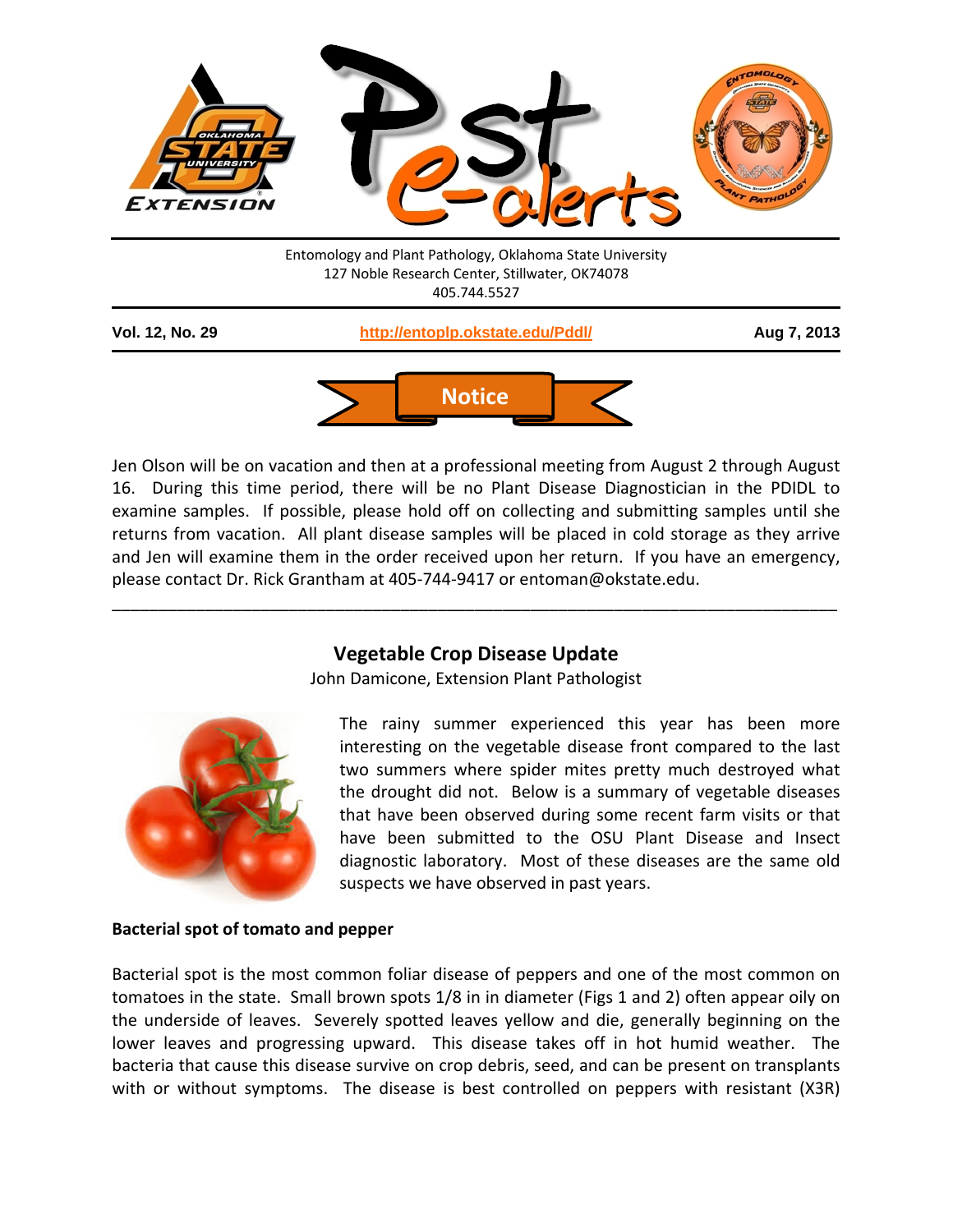varieties. On susceptible pepper varieties and tomatoes, a preventive spray program with copper fungicide or with mixtures of copper and conventional fungicides is required. A spray program should begin at first bloom, before symptoms become severe.



**Fig. 1**. Bacterial spot on tomato.



**Fig. 2**. Bacterial spot on pepper.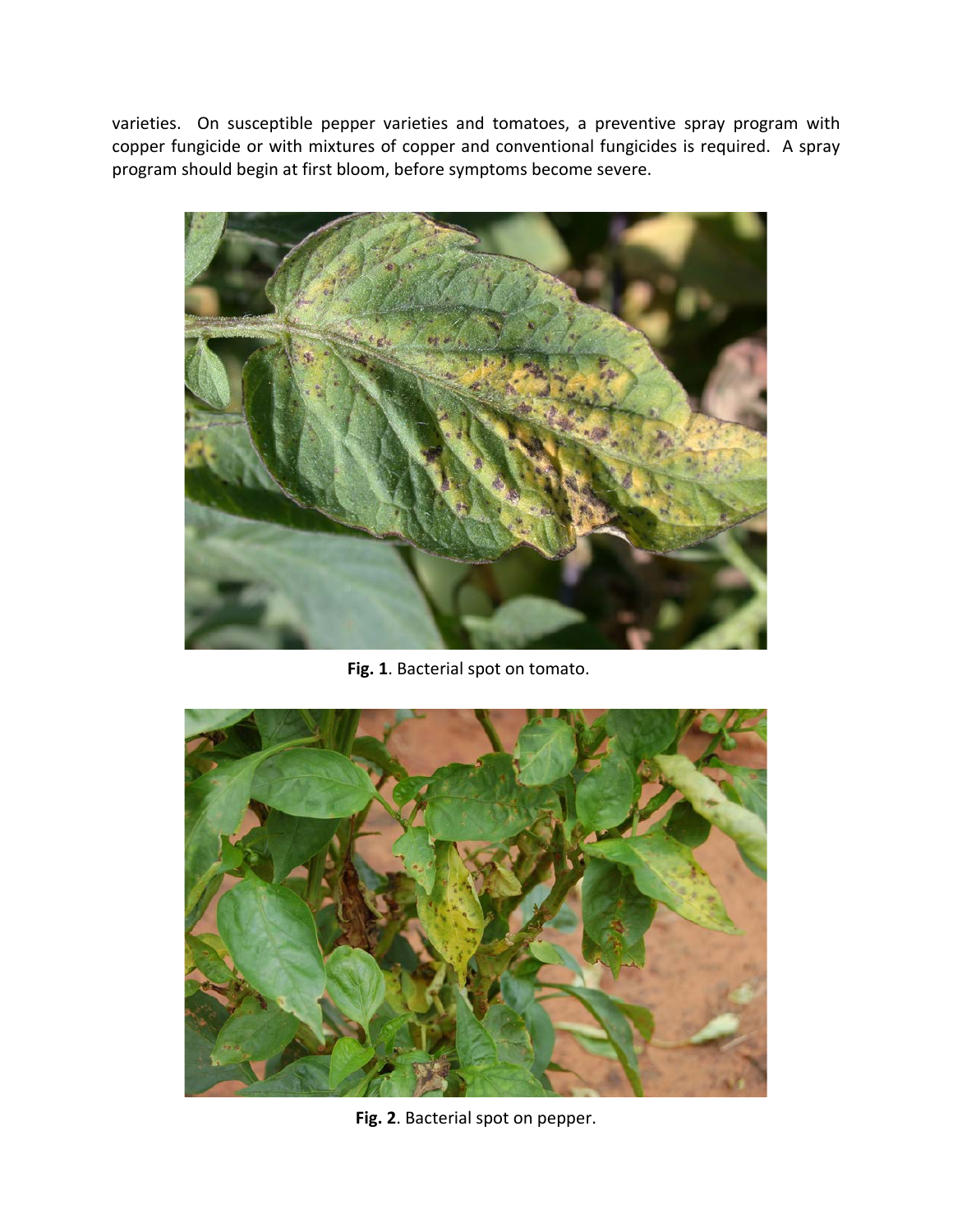

**Fig. 3**. Leaf scorch phase of bacterial canker of tomato.

### **Bacterial canker of tomato**

This disease causes a leaf scorch (marginal leaf burn) (Fig. 3) and progresses inward causing dieback anywhere on the plant. This disease is mostly a problem in commercial tomato production where is can become a persistent problem. Management relies on sanitation, use of clean seed and transplants, and residue management.

#### **Early blight of tomato**

Early blight is probably the most common foliar disease of tomato world-wide. Leaf spots are large brown spots up to  $\frac{1}{2}$  inch in diameter. Spots often have a target-like appearance with dark rings within the spots (Fig. 4). The disease causes defoliation of plants from the bottom up. Management relies on a preventive spray program with the fungicides chlorothalonil or mancozeb. Many other fungicides are effective for commercial production. Early blight is unusually prevalent this year.



**Fig. 4**. Early blight of tomato.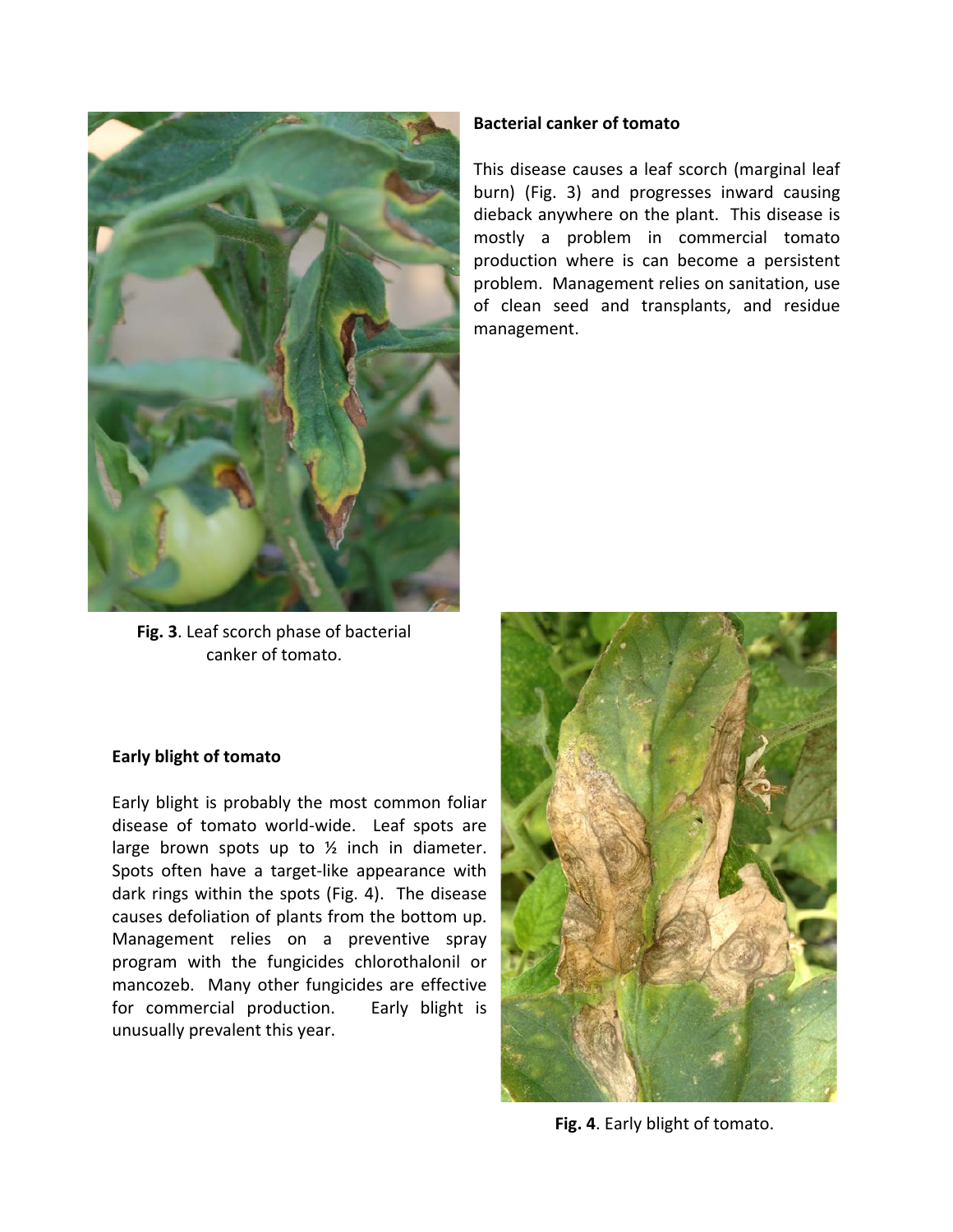

**Fig. 5**. Physiological leaf roll of tomato.

### **Physiological leaf roll of tomato**

Leaves roll inward and become tough and leathery (Fig. 5). This is an abiotic disease associated with certain varieties and environmental conditions such as heavy rainfall and high humidity. Leaf roll has been particularly heavy this year. Leaf roll is not thought to cause yield loss but severely affected plants may have higher levels of culled fruit from sunscald.

## **Watermelon anthracnose**

This is the most common foliar disease of watermelons in Oklahoma. It causes brown angular leaf spots (Fig. 6) on leaves, and lesions on stems and fruit. The disease is splash dispersed and requires frequent rains or sporadic rains and irrigation to trigger the disease. The disease is controlled by residue management, crop rotation, and a preventive fungicide program.



**Fig. 6**. Anthracnose on watermelon.